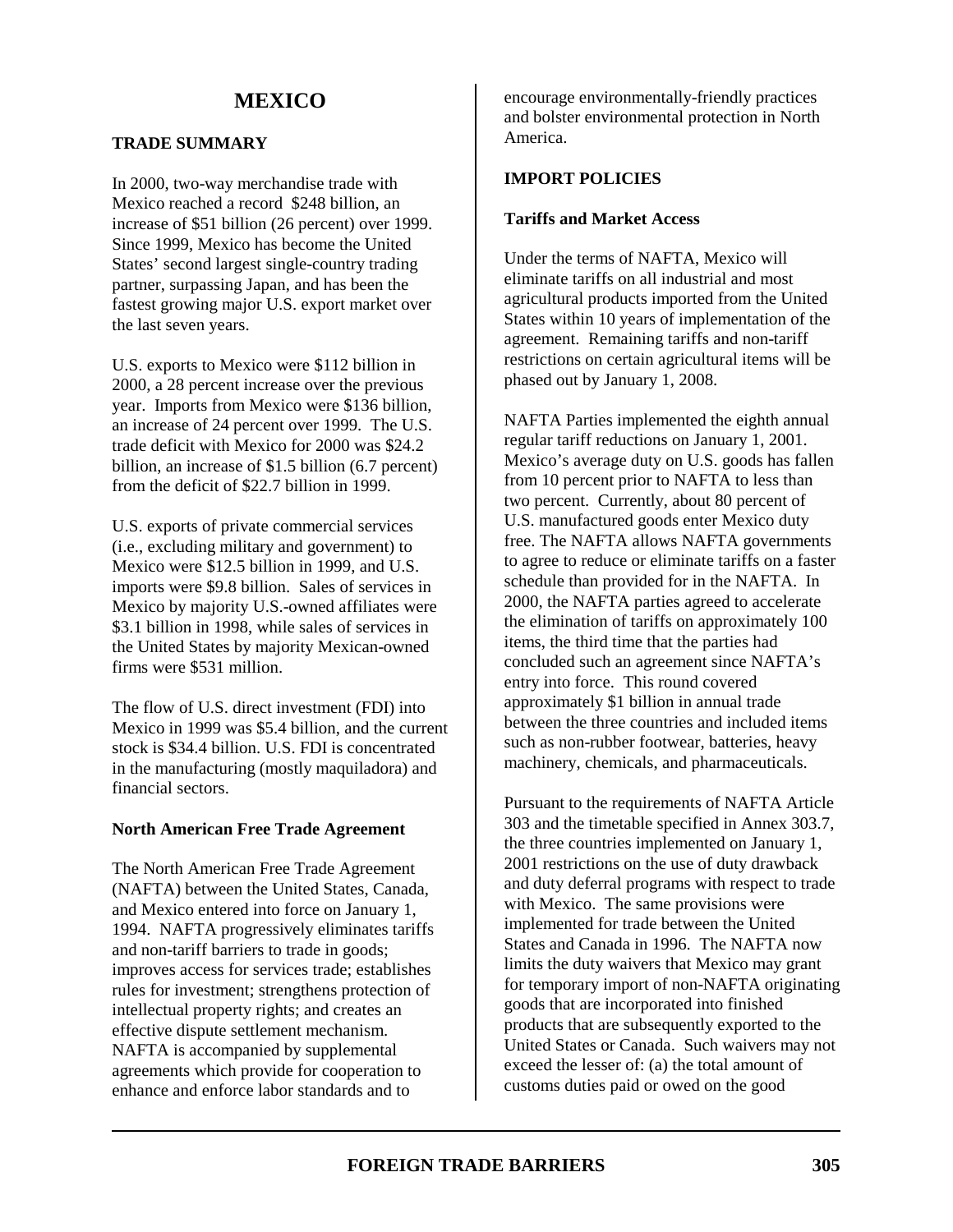initially imported; or (b) the total amount of customs duties paid to another NAFTA government on the good, or the product into which the good is incorporated, when it is subsequently exported.

To counterbalance the economic effects of the NAFTA limitations, Mexico has created "Sectoral Promotion Programs" (Prosecs). Prosecs are a reduction of the MFN applied tariffs (often to zero) on items in over 16,000 tariff categories, so long as they are used to produce specified products in any of twenty-two industries. While the industries and items eligible for the reductions are those of greatest importance to the temporary import (maquiladora) sector, the reduced tariffs are available to all qualifying producers, including those foreign owned, and do not condition benefits on an export requirement. The United States continues to monitor Mexico's implementation of Article 303.

### **Agricultural Products**

Mexico is the United States' third most important agricultural export market. U.S. exports of agricultural products to Mexico increased to \$6.5 billion in 2000 (up from \$6.5 billion in 1999). The trend is expected to continue in the near term. Nevertheless, in 2000 the Government of Mexico continued to implement import polices that delayed and disrupted the movement of agricultural imports.

On November 30, 2000, Mexican Customs ceased granting extensions of import permits for products imported under quota, which largely affects agricultural products. All imports under quota must now be physically imported into Mexico prior to the expiration date of the import permit. (Previously, Mexican Customs allowed up to 20 additional days, if all documents were submitted by the expiration date, physically to enter a shipment into Mexico by rail. Three days were allowed for physical import by truck or ocean vessel.) As a result of the new policy, more than 200 rail cars carrying edible beans or

corn were detained at the border for missing the December 31, 2000 expiration date. Most of the shipments eventually entered under waivers, but only after significant delays and increased costs from demurrage charges.

Mexican anti-dumping measures continue to increase the cost of imports and disrupt trade. With respect to agricultural trade, the United States requested consultations on Mexico's antidumping case for live hogs in 2000. Mexico reported at the consultations that it had removed sanitary restrictions on the import of live hogs weighing over 110 kilograms, but still continued to impose countervailing duties on lighter hogs. Given relatively higher slaughter hog prices in the U.S. in 2000, the countervailing duty made imports of the lighter hogs prohibitive. The GOM also reported that it accepted a submission by Mexican grain farmers to conduct an antidumping case against U.S. milled rice. A preliminary determination of injury and antidumping duties is expected in the middle of 2001. Mexican press reports also indicate its corn industry is considering filing a dumping petition. Mexico is a large net importer of both rice and corn. The U.S. government, U.S. producer associations and Mexican importers have all raised concerns about the antidumping investigations and will continue to work with the new government to address these questions.

### **Administrative Procedures and Customs Practices**

U.S. exporters continue to register complaints about certain aspects of Mexican customs administration, including the lack of sufficient prior notification of procedural changes; inconsistent interpretation of regulatory requirements for imports at different border posts; requirements that particular goods enter only through certain ports; and discriminatory and capricious enforcement of Mexican standards and labeling rules. Harsh penalties have occasionally been imposed for simple mistakes. Agricultural exporters note that Mexican inspection and clearance procedures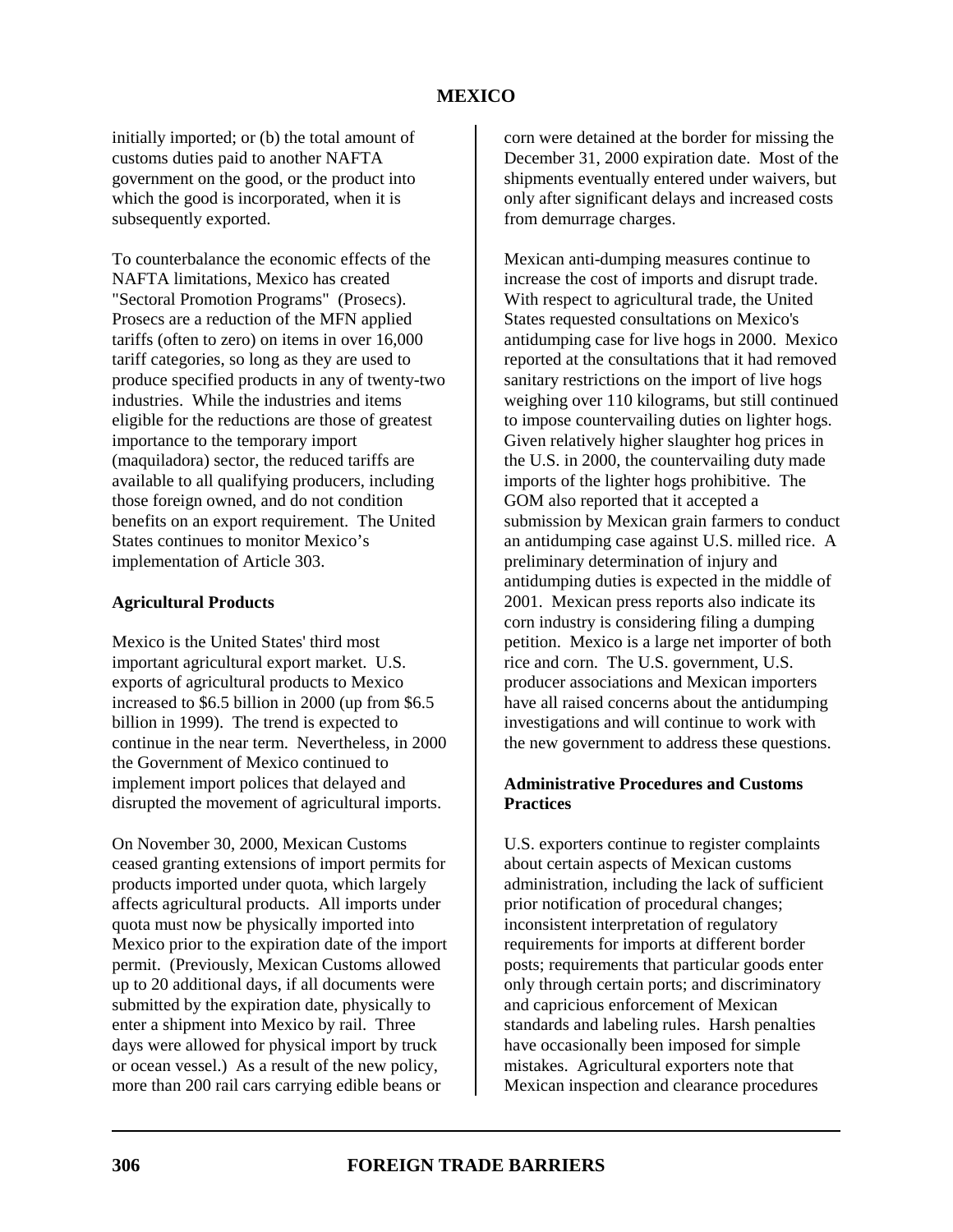for some agricultural goods are long, burdensome, non-transparent and unreliable. The Customs Reform Law, effective April 1996, gave Mexican customs authorities the right to act in cases of suspected violations of intellectual property rights; however, they do not have the authority to seize goods on their own initiative. Several U.S. exporters have voiced concerns about the lack of effective IPR enforcement at the border.

The 1996 Customs Reform Law also transferred some operations to private sector customs brokers, who are subject to sanctions if they violate customs procedures. As a result, some brokers have been very restrictive in their interpretation of Mexican regulations and standards. In an attempt to combat what is perceived to be under-invoicing and other forms of customs fraud, Mexican Customs maintains (and in some cases has significantly expanded) measures that can unnecessarily impede legitimate imports, including import license requirements, an industry sector registry, and estimated prices.

The Secretariat of Economy, formerly the Secretariat of Commerce and Industrial Development (SECOFI), requires import licenses for a number of commercially sensitive products. In 1998, SECOFI expanded the import licensing system by establishing a "mandatory" import license for certain Asian and European products because of concerns about dumping and under-invoicing. While NAFTA-originating goods are exempt from these requirements, U.S. companies that obtain goods from covered countries may be affected.

To be eligible to import well over 400 different items – including agricultural products, textiles, chemicals, electronics and auto parts – Mexican importers must apply to the Secretariat of Finance and Public Credit and be listed on a special industry sector registry. U.S. exporters complain that the registry requirement sometimes causes costly customs clearance delays when new products are added to the list

of subject items with immediate effect, with no grace period for new applicants. They also report that certain importers have been summarily dropped from the registry without prior notice or subsequent explanation, effectively preventing them from shipping goods to Mexico.

Mexico uses estimated prices for customs valuation of a wide range of products imported from the United States and other countries – including apples, milled rice, beer, distilled spirits, chemicals, wood, paper and paperboard products, textiles, apparel, toys, tools and appliances. On October 1, 2000, the Mexican Government implemented a burdensome new guarantee system for goods subject to these prices. Since that date, importers can no longer post a bond to guarantee the difference in duties and taxes if the declared value of an entering good is less than the official estimated price. Instead they must deposit the difference in cash at a designated Mexican financial institution or arrange one of two alternative sureties (a trust or line of credit). The cash deposit is not returned for six months, and then only if the Mexican Government has not initiated an investigation and if the supplier in the country of exportation has provided an invoice certified by its local chamber of commerce. U.S. exporters have long complained that estimated pricing under Mexico's old surety system unfairly restricted trade, but implementation of the cash deposit requirement has created significant additional costs. Mexican banks charge as much as \$1,500 to open cash accounts and \$250 for each transaction.

### **STANDARDS, TESTING, LABELING AND CERTIFICATION**

#### **Sanitary and Phytosanitary Measures**

Mexican sanitary and phytosanitary standards have created barriers to exports of certain U.S. agricultural goods, including grains, seed products, potatoes, apples, stone fruit, meat, poultry, citrus from Florida and table eggs. The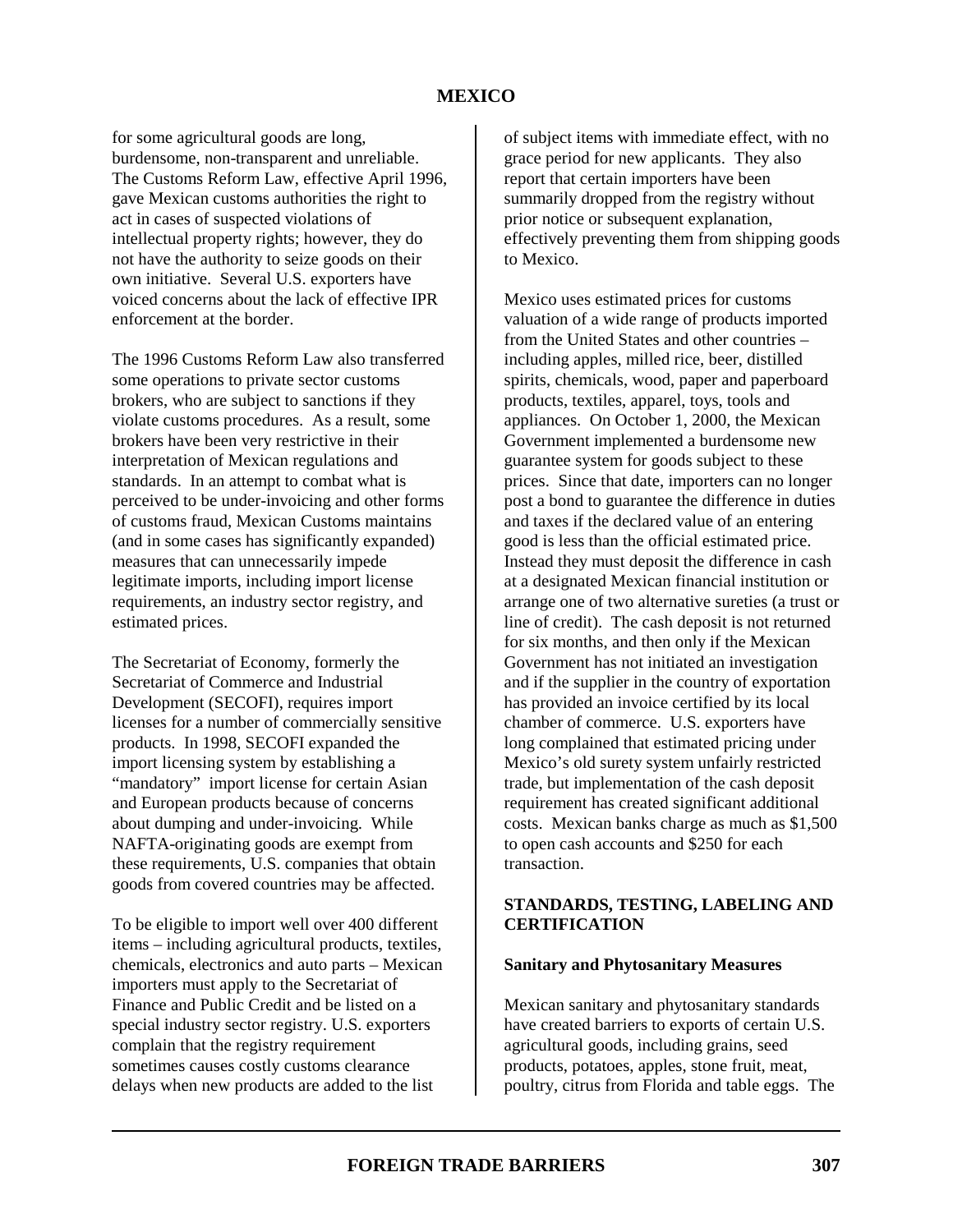United States remains concerned about the application of some sanitary and phytosanitary import regulations, such as those for citrus, avocados, tree fruit, grains, poultry, potatoes, rendered products and meat. In addition, procedural requirements regarding sanitary and phytosanitary inspections at the port-of-entry often do not reflect agreements reached between U.S. Department of Agriculture officials and their Mexican counterparts, resulting in unnecessary delays at the border, seaports, and airports. The Secretariat of Agriculture also requires prior import authorization for fresh/chilled and frozen meat. For the import of certain foods, the Secretariat of Health requires either an "advance sanitary import authorization" or "notification of sanitary import." The permits require extensive documentation and certification by the importer.

On June 12, 2000, the Government of Mexico published an amendment to its animal health law, which generally sets sanitary inspection parameters for domestic meat production and meat imports. The new law did not change sanitary requirements, but did change the physical requirements for border inspection points. The new requirements were so strict that when the new law was implemented on August 10, 2000, only 8 of 28 points of inspection were in compliance, resulting in the closure of several border-crossing points to meat imports. Since then, a number of inspection points have reopened under court orders, resulting in 17 currently operating points of inspection. While there have been some delays in border crossings, meat imports continue to flow into Mexico. However, if the Government of Mexico does not adjust its resources to provide more inspectors at the authorized points of inspection, or to open additional points, there could be significant disruption of trade. Mexican importers have proposed changes to the law, but no action has yet been taken.

With increased transparency as one of its objectives, the Government of Mexico revised the Federal Law on Metrology and Standardization in May 1997. While the changes provided for privatization of the accreditation program and greater transparency, some Mexican ministries continue to consider particular regulations to be exempt from WTO and NAFTA rules concerning notification of proposals and an opportunity for comment.

U.S. exporters of certain vitamins, nutritional supplements, and herbal remedies have reported that the revised regulations under Mexico's health law impede their supply to the Mexican market. There is a lack of clarity of products now classified as medicines or pharmaceuticals, for which Mexico's Ministry of Health requires inspection and approval of the manufacturing facility in order to obtain a sanitary license. Additionally, Mexican government officials have advised U.S. industry and government officials that Mexican law does not allow them to conduct the required inspections and approvals for foreign-based facilities and that they are looking at ways to address these concerns consistent with WTO and NAFTA obligations. However, to date we have seen no progress.

### **Conformity Assessment Procedures**

Mexico's Law on Metrology and Standardization mandates that products subject to technical regulations ("Normas Oficiales Mexicanas" (NOMs)) be certified by the government agency that issued the NOM or by an authorized independent certification body. Under NAFTA, Mexico was required, starting January 1, 1998, to recognize conformity assessment bodies in the United States and Canada on terms no less favorable than those applied in Mexico. The current GOM position to recognize additional certification bodies only on a "needs basis" raises serious concerns and is a strong indication that the existing product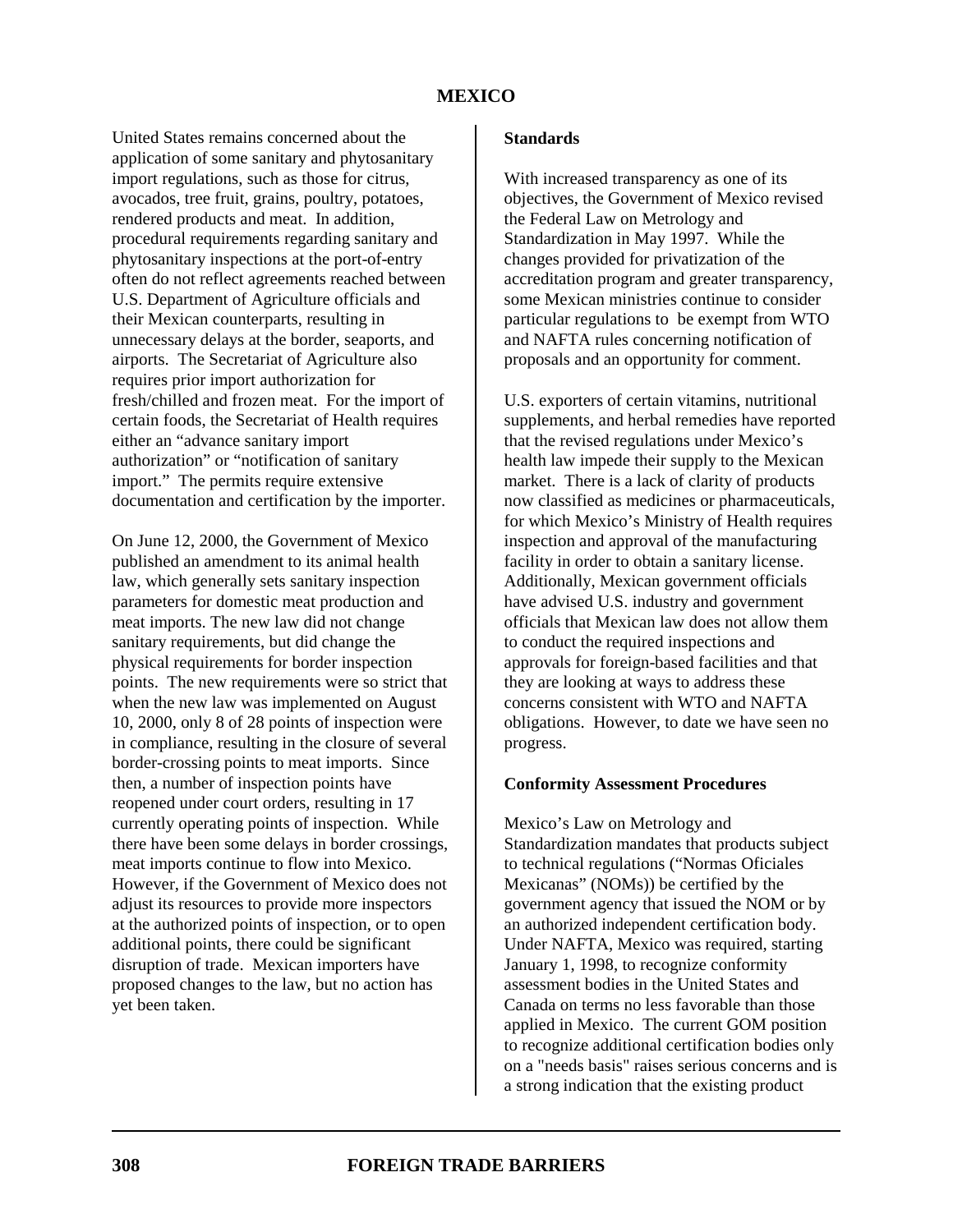certification bodies will continue to monopolize the market.

U.S. exporters have complained that standards are enforced more strictly for imports than for domestically produced products. Imports are inspected at the border by Customs, while domestic products are inspected randomly at the retail level by the Procuraduria Federal del Consumidor (PROFECO, the Mexican federal consumer protection agency). U.S. exporters have also complained of inconsistencies among ports of entry.

Mexico has approximately 700 mandatory standards (NOMs), and the number increases weekly. Only 81 have been issued by the Secretariat of the Economy. The rest are issued by eight other government agencies. Each agency has its own NOM compliance certification procedures. Only Economy and the Secretariat of Agriculture (for a limited subsector of its NOMs) have published their certification procedures. On February 29, 2000, SECOFI published new procedures to certify NOM compliance. They became effective on May 1, 2000. The new procedures apply only to Economy-issued NOMs, and allow foreign manufacturers from countries having trade agreements with Mexico to hold title to NOM certificates. The procedures allow expansion of the ownership of a NOM certificate to more than one importer. Prior practice required each importer to pay for a separate certificate, even if importing a product identical to that imported by another importer (this remains true for NOMs issued by government agencies other than Economy). The new procedures were designed to reduce the cost of exports to Mexico by eliminating redundant testing and certification. However, product certification bodies have increased the cost of certification and are charging for expansion of ownership of a certificate. U.S. companies are thus not benefiting from the new procedures.

### **GOVERNMENT PROCUREMENT**

Mexico has no central government procurement office. Government agencies and public enterprises use their own purchasing offices to buy from qualified domestic or foreign suppliers, subject to two procurement laws that became effective in March 2000. Both laws acknowledge Mexico's procurement obligations under NAFTA and other international agreements, but also establish price preferences for domestic products that apply when procurements are not subject to the NAFTA and other treaty obligations. Regulations under the two new laws were to have been in place by July 2000 but had not been issued as of January 2001. The Administration will continue to follow the situation closely to ensure that Mexico implements the new laws in a manner that is fully consistent with NAFTA requirements.

NAFTA gradually increases U.S. suppliers' access to the Mexican government procurement market, including procurement by PEMEX and the Federal Electricity Commission (CFE), the parastatal petroleum and electricity monopolies, which are the two largest purchasing entities in the Mexican Government. Under NAFTA, Mexico immediately opened 50 percent of PEMEX and CFE bids to competition by suppliers from NAFTA parties. Each year, that percentage will increase until all PEMEX and CFE bids that are above the NAFTA value threshold are open to goods and suppliers from NAFTA Parties. PEMEX and CFE procurement will be fully open by 2004. In addition, specific preferential treatment in public procurement is granted to domestic pharmaceutical suppliers until January 1, 2002, including foreign companies established in Mexico.

### **INTELLECTUAL PROPERTY RIGHTS PROTECTION**

Under NAFTA and the WTO Agreement on Trade-Related Aspects of Intellectual Property Rights (TRIPS), Mexico is obligated to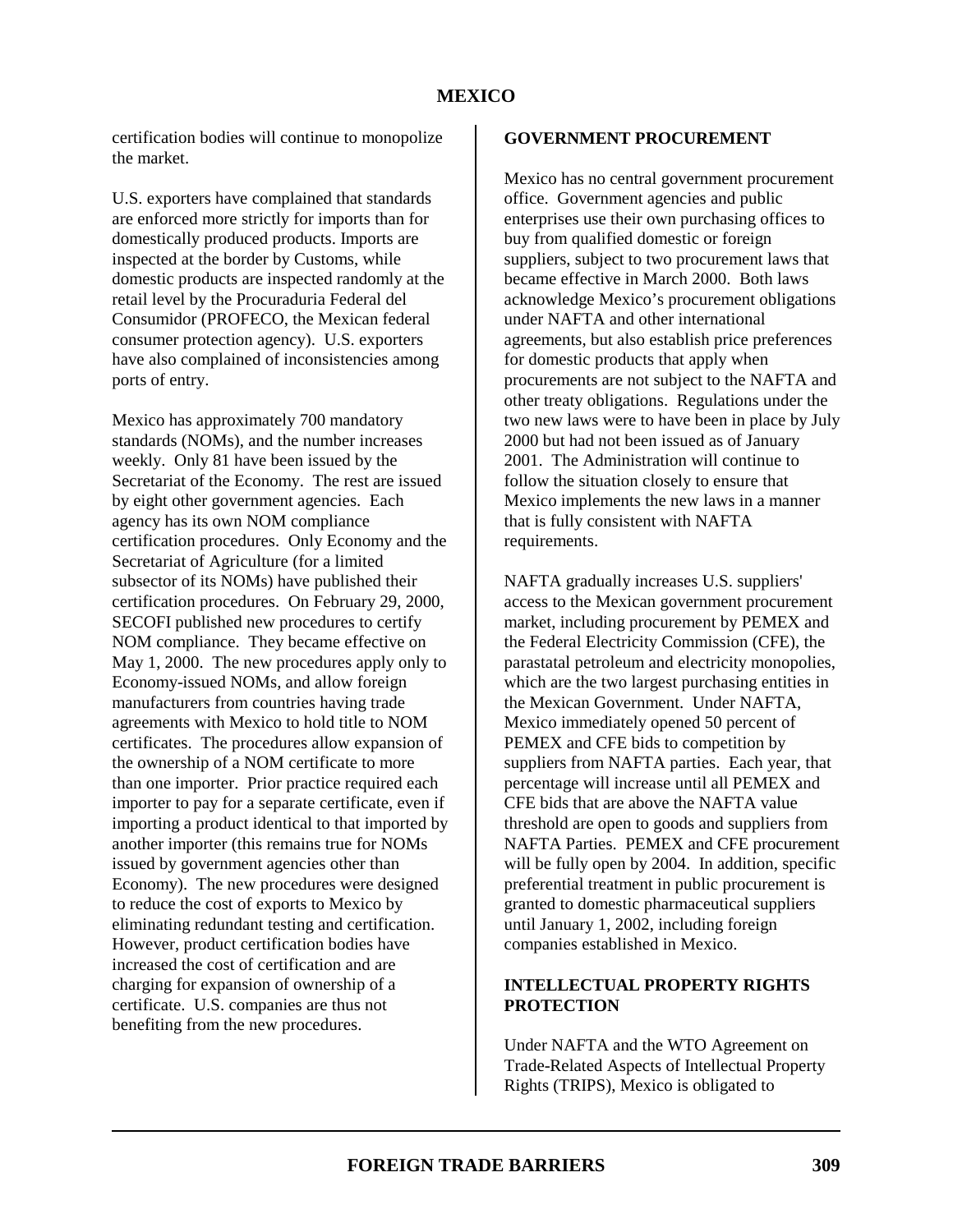implement certain standards for the protection of intellectual property and procedures to address infringement such as piracy and counterfeiting. The United States and Mexico review progress on intellectual property issues in regular consultative meetings. During 2000, the United States and Mexico consulted on intellectual property issues in April, in Dallas, and in October, in Guadalajara. As a result of the progress Mexico has made on intellectual property matters, Mexico was taken off the "Special 301" watch list in 2000. However, the United States is still concerned about and monitors closely the continuing high levels of piracy and counterfeiting in Mexico and the response of the Mexican Government in addressing these problems.

# **Copyright**

Copyright piracy remains a major problem in Mexico, with U.S. industry loss estimates remaining high. Pirated sound recordings and video cassettes are widely available throughout Mexico. The International Intellectual Property Alliance (IIPA) estimated that trade losses due to copyright piracy in Mexico totaled \$469 million in 1998; figures for 1999 and 2000 are not yet available. The Business Software Alliance, a trade association representing the packaged software industry, estimates that the Mexican piracy rate in 1999 was 56 percent, which resulted in losses of approximately \$134 million. The International Federation of the Phonographic Industry, a music trade association, estimates the piracy rate for music in Mexico to be approximately 40 percent.

Mexican law enforcement agencies have conducted hundreds of raids on pirates. The government showed its commitment to combating piracy on August 25, 2000, when 1,200 police officers raided Tepito, a notorious Mexico City haven for pirates, and arrested over 30 individuals. However, all were released the next day, highlighting the lack of judicial enforcement against intellectual property violations. In June, Mexican Police arrested one of the country's most infamous alleged music pirates and raided his manufacturing facility in Texmelucan. According to the Mexican Federal Prosecutor's Office, as of October 10, 2000, 109 individuals were in custody on IPR charges. The U.S. Government is aware of one piracy conviction in 1998, but none since then.

# **Patents and Trademarks**

Patents and trademarks are under the jurisdiction of the Mexican Institute of Industrial Property (IMPI), an independent agency. The number of raids by IMPI against counterfeiters has increased in recent years, and use of administrative remedies is increasingly effective for U.S. trademark owners. Nonetheless, many U.S. trademark holders have encountered difficulties in enjoining former subsidiaries and franchisees from continued use of their trademarks. U.S. firms have reported difficulty enforcing their trademark rights when a Mexican entity has registered them, even when registration was under a different category. The Mexican Government has in the past agreed to address this issue, but to date little progress has been made.

U.S. pharmaceutical and agricultural chemical companies are concerned about the lack of coordination between IMPI and Mexican officials with regard to the granting of marketing approval for their products. As part of the process to obtain approval to sell their products, pharmaceutical and agricultural chemical companies must submit data on the safety and efficacy of their products. These data are very valuable and are the result of substantial investments in research. Governments are obliged to protect this data from unauthorized use by a third party. The Mexican Ministry of Health (SSA) and the Ministry of Agriculture have granted marketing approval for generic products without verifying with IMPI whether a patent exists, and in a manner that appears inconsistent with NAFTA and TRIPS requirements concerning the protection of data against disclosure and unfair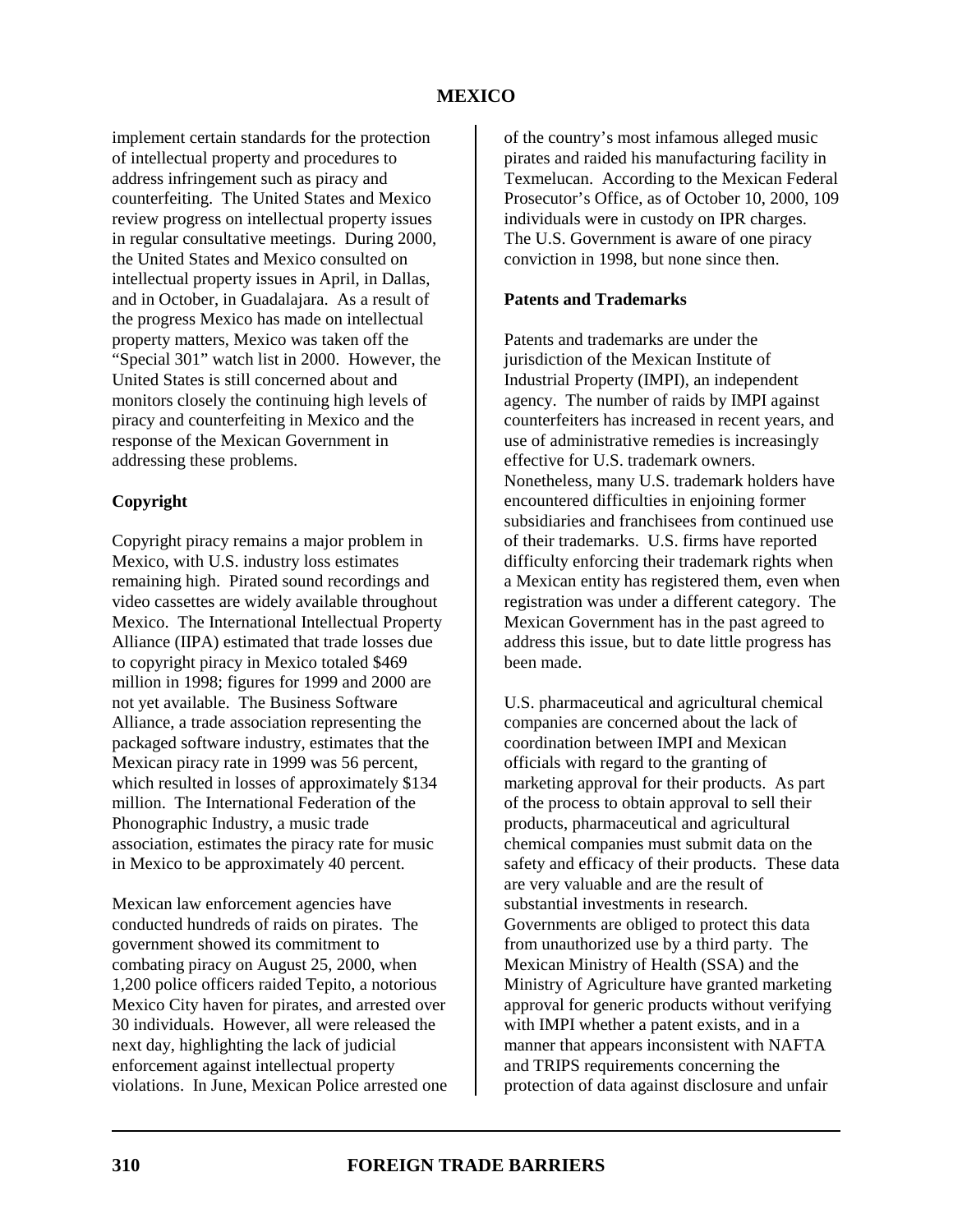commercial use. The Ministry of Agriculture and the Ministry of Health have also allowed Mexican interests to rely on the test data submitted by U.S. companies without authorization from the U.S. companies, which also appears not to be in conformity with NAFTA and TRIPS.

### **Border Enforcement**

NAFTA Article 1718 and Article 51 of the TRIPS Agreement obligate Mexico to allow U.S. intellectual property rights holders to apply to Mexican authorities for suspension of release of goods with counterfeit trademarks or pirated copyright goods. The process that is currently in place is burdensome on U.S. industry. Intellectual property rights owners seeking to use the procedure must obtain, from a competent authority, an order which directs customs officials to detain the merchandise. Few companies have requested this type of action, but those which have report positive outcomes.

### **SERVICES BARRIERS**

### **Telecommunications**

The United States has had substantial concerns with Mexico's compliance with its WTO obligations in its \$12 billion telecommunications market. Although the legal monopoly of Telmex (Mexico's major supplier of telecommunications) ended in August 1996 and local, basic telephone service is technically open to competition, practical competition in this area has not developed. USTR is also concerned about the lack of proper regulation of Telmex, which remains the dominant carrier, and the failure of the regulator to ensure costoriented interconnection at all technically feasible points on Mexico's network, including cross-border interconnection, and to permit other competitive international traffic arrangements (such as International Simple Resale).

As a result of these concerns, USTR cited

Mexico in its March 2000 annual review of telecommunications trade agreements under section 1377 of the 1988 Trade Act for failure to meet its WTO commitments. In addition, the United States requested WTO consultations with Mexico on August 17, 2000 regarding the WTO-consistency of specific measures affecting telecommunications services. This request covered a broad range of issues, including Mexico's failure to: (1) prevent Telmex from engaging in anti-competitive practices; (2) ensure that Telmex offers its competitors costoriented interconnection rates; (3) require Telmex to interconnect with competitors at the local level; and (4) permit competitive international traffic arrangements at costoriented rates. These consultations, held on October 10, 2000, did not resolve the matter, and the United States proceeded to the next phase to WTO dispute settlement by filing on November 10, 2000 a request to establish a WTO dispute settlement panel. The United States also filed an additional request for WTO consultations on Mexican measures adopted subsequent to the initial U.S. consultation request (including Mexico's dominant carrier regulations and the interconnection rates for 2001). These consultations took place on January 16, 2001.

To date, Mexico has taken steps to address certain issues. The Mexican government has: (1) issued dominant carrier rules to regulate Telmex; (2) encouraged carriers to agree to interconnection rate cuts for 2001; and (3) ensured that competitors obtain local interconnection from Telmex. However, Mexico has not yet addressed the key issue of above-cost rates for the termination of international traffic, and Mexico has not yet enforced its dominant carrier rules against Telmex.

### **Film Law**

In December 1992, Mexico promulgated film industry legislation that contained a troublesome limitation on film dubbing. Under the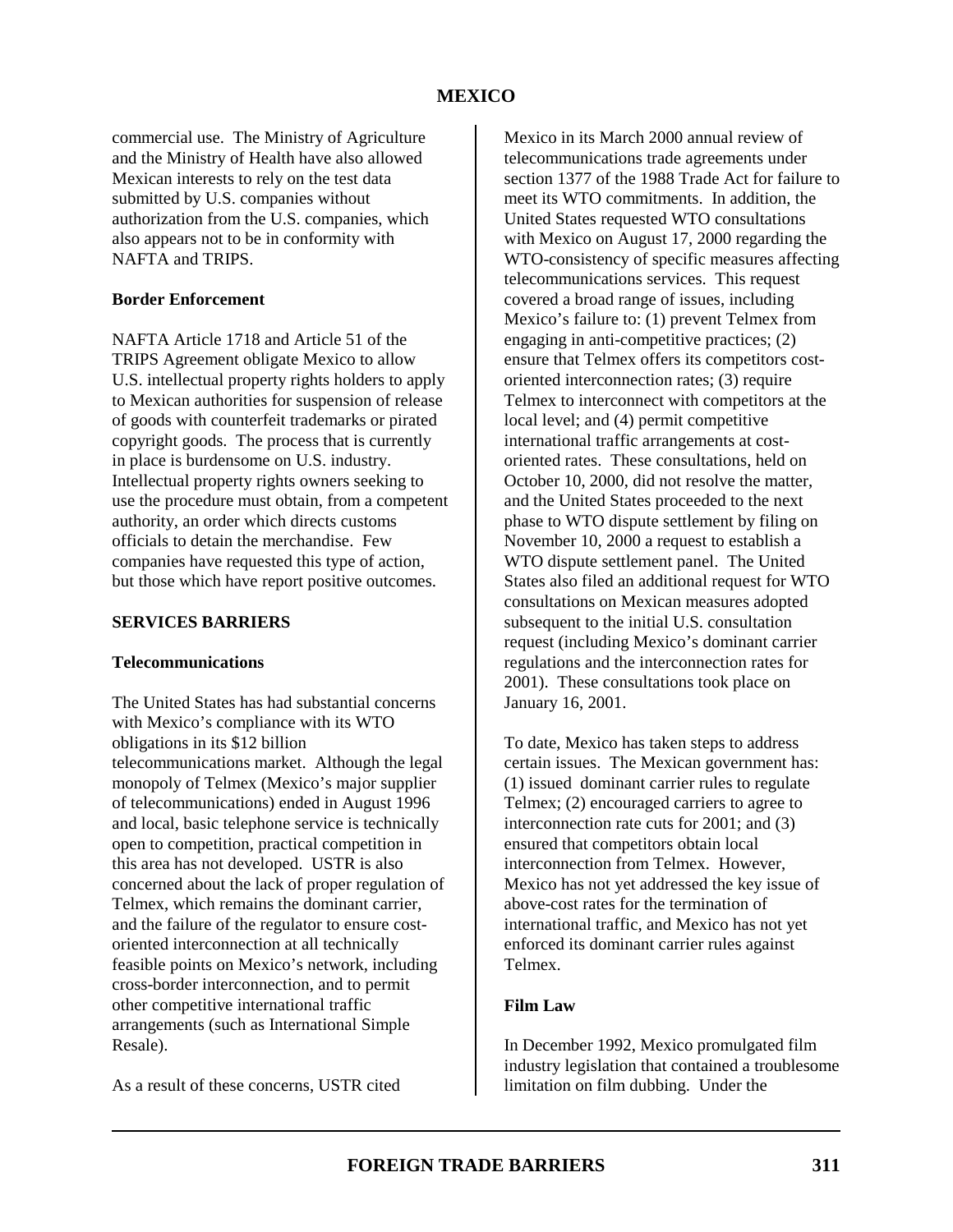provision, only foreign language children's films and documentaries may be dubbed; all other foreign language films must use sub-titles. Because many viewers prefer dubbed films, this provision acts as a significant barrier to U.S. (English-language) films. In January 1999, Mexico substantially revised the film law, but retained the dubbing restriction. On March 6, 2000, the Mexican Supreme Court ruled the dubbing restriction unconstitutional in a private case requesting injunctive relief, but the government has not yet indicated how it plans to respond to the court's decision. The law also prohibits distributors from conditioning or restricting the supply of films to exhibitors without justification. This requirement, which should be clarified by pending regulations, may violate the right of the copyright holder to control the public performance and distribution of its work.

### **Direct-to-Home Satellite Broadcasting**

Barriers to competition also appear to exist in Mexico's broadcasting market. In Mexico, the largest television broadcasting network is also the largest producer of television programming, owns a controlling interest in the largest cable television system, and is part of a consortium that controls 60 percent of the direct-to-home satellite television market. As part of its programming, the producer broadcasts popular drama, sports, and news programming. However, this broadcaster is alleged to deny access to its signal to certain competitors. As a result, such operators potentially face a significant competitive disadvantage.

### **INVESTMENT BARRIERS**

### **Ownership Reservations**

A national foreign investment commission decides questions of foreign investment in Mexico. The country's Constitution and Foreign Investment Law of 1992 reserve certain sectors to the state, such as oil and gas extraction and electric power transmission, and other activities

to Mexican nationals, such as forestry exploitation, and domestic air and maritime transportation. Only Mexican nationals may own gasoline stations. These gasoline stations sell only PEMEX lubricants, although other lubricants are manufactured and sold in Mexico. Gasoline is supplied by PEMEX, the stateowned petroleum monopoly. In February 2001, President Bush and Mexican President Vicente Fox agreed to establish a trilateral working group with Canada to address North American energy issues.

Despite the restrictions mentioned above, the Foreign Investment Law of 1992 eliminated the requirement of government approval of much foreign investment. Mexico allows private ownership and operation of electric power generating plants. The government is encouraging private sector participation in the transportation, distribution, and storage of natural gas. Foreign investors are limited to 49 percent ownership of existing secondary petrochemical facilities but may hold all of the equity of newly-built plants. Foreigners may invest in railroads and telecommunications, including satellite transmission.

NAFTA also opened Mexico to greater U.S. and Canadian investment by assuring U.S. and Canadian companies national treatment, the right to international arbitration, and the right to repatriate funds without restrictions. NAFTA eliminated barriers to investment in Mexico, such as trade balancing and domestic content requirements. Such barriers are being phased out in key sectors such as automobile manufacturing.

Investment restrictions still prohibit foreign ownership of residential real property within 50 kilometers of the nation's coasts and 100 kilometers of its borders. However, foreigners may acquire the effective use of residential property in the restricted zones through trusts administered by Mexican banks. Foreigners and Mexican nationals encounter problems at times with the lack of enforcement of property rights.